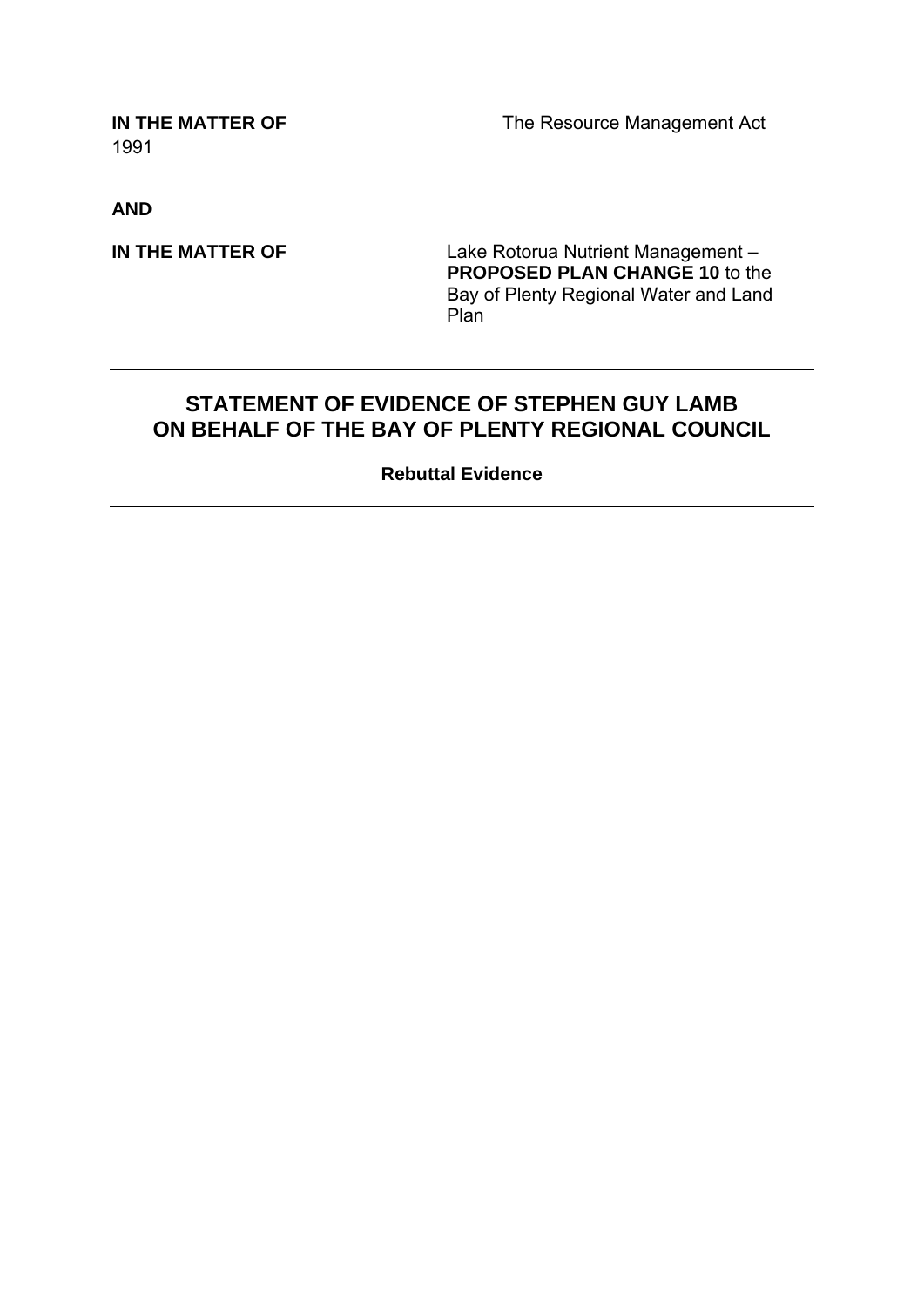# **Qualifications and experience**

1. My full name is Stephen Guy Lamb. I am employed by Bay of Plenty Regional Council as the Manager of the Natural Resources Policy Team. A full description of my qualifications and experience is contained within my evidence in chief.

# **Scope of Evidence and Summary**

- 2. My evidence is in response to expert evidence provided by:
	- a. Christopher Adrian Hansen on behalf of Ravensdown Ltd
	- b. Lindsay Moore on behalf of himself and Alison Moore
	- c. Philip Mark Osborne on behalf of Rotorua Lakes Council.
- 3. My evidence covers the following matters:
	- a. Trading of Nitrogen Discharge Allocations prior to 2022
	- b. Assumptions underpinning Proposed Plan Change 10 (PPC10)
	- c. Natural Capital as the basis for allocation.

## **Background materials and reports referenced**

- 4. In the course of preparing this evidence, I have had regard to the following documents:
	- a. The Section 32 Evaluation Report Lake Rotorua Nutrient Management Rules Plan Change 10. Bay of Plenty Regional Council (December 2015).
	- b. The Section 42A Report Lake Rotorua Nutrient Management Plan Change 10. Bay of Plenty Regional Council (January 2017).
	- c. Market Economics Limited (2015). Economic impacts of Rotorua nitrogen reduction: District, regional and national evaluation. Report prepared for the Bay of Plenty Regional Council. (ME 2015).
	- d. Parsons O, Doole G, Romera A (2015)(1). On-farm effects of diverse allocation mechanisms in the Lake Rotorua catchment. Report prepared for the Lake Rotorua Stakeholder Advisory Group. (Parsons et al.).

# **Trading of Nitrogen Discharge Allocations prior to 2022**

5. I have reviewed the expert evidence of Christopher Hansen acting on behalf of Ravensdown Ltd and Philip Osborne acting on half of Rotorua Lakes Council and I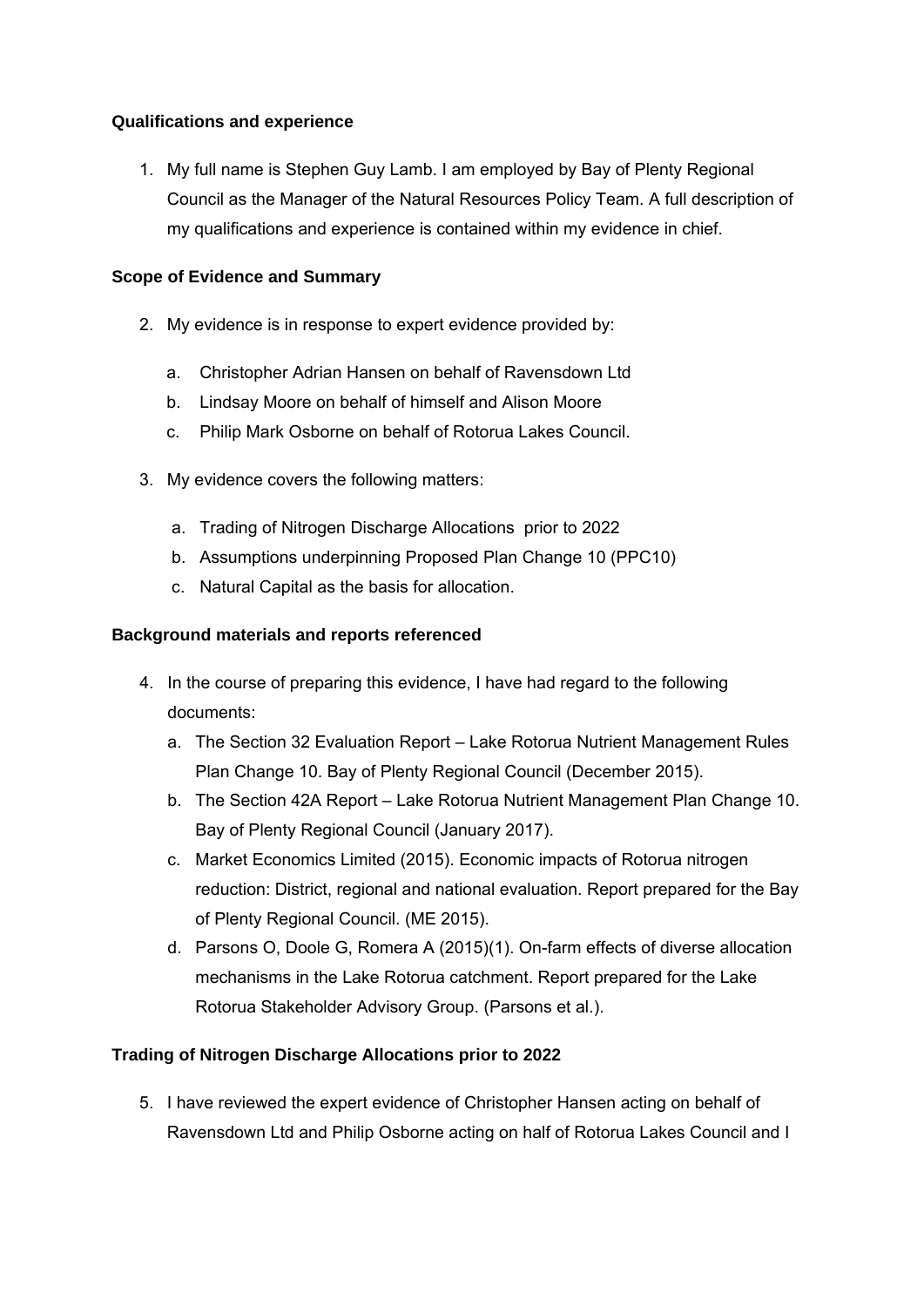wish to respond to the matters raised around the restrictions on the transfer of Nitrogen Discharge Allocations prior to 2022.

- 6. PPC10 contains a trading mechanism that is designed to provide flexibility for properties/farming enterprises and to enable economic efficient outcomes. This trading is prevented from occurring by the Proposed rules until 01 July 2022. Prior to this, the contractual removal of NDA is not a transfer of NDA (see Schedule LR Seven).
- 7. The key driver behind the PPC10 position of restriction trading to post-2022 is not an economic one but rather a risk management one. The matter is discussed in the Section 32 Report (section 10.7) and further in the Section 42A Report (paragraph 118 and 119).
- 8. Mr Hansen's evidence at paragraph 74 outlines, in response to a submission point, the Regional Council's position. The key concern expressed by me in that position is that competition may undermine the ability for the Incentives Scheme to achieve its target. No evidence is provided for his view that this concern may be "fanciful".
- 9. The position has been driven by assessment of risk the risk that the Incentives Scheme will not be able to meet its targets. The Incentives Scheme target is described as a community commitment – to the tune of \$40 million. It has been noted that achieving the purchase of a 100 tonne reduction in the nitrogen entering the Lake will be a challenging task. The fact that the Incentives Scheme needed to start in an environment of uncertainty before rules were made operative, the issue of changing OVERSEER<sup>®</sup> versions, it is a thin market and there is information asymmetry (the sellers are potentially better informed) all contribute to making achieving the target a challenge.
- 10. Simply put, anything that adds to this challenge such as competition further increases the risk that the necessary purchase will not be possible. As the community (through the Regional Council) is carrying the risk, if trading was to be unrestricted then it would also be appropriate to include policies within PPC10 that at 2022 any unsecured portion of the 100 tonne Incentives Scheme target may be reallocated to the pastoral sector. Resource consents could then contain review conditions to enable this to occur.
- 11. This is because the achievement of the reduction of that 100 tonnes is a necessary part of the required reduction agreed to in the Integrated Framework. While it is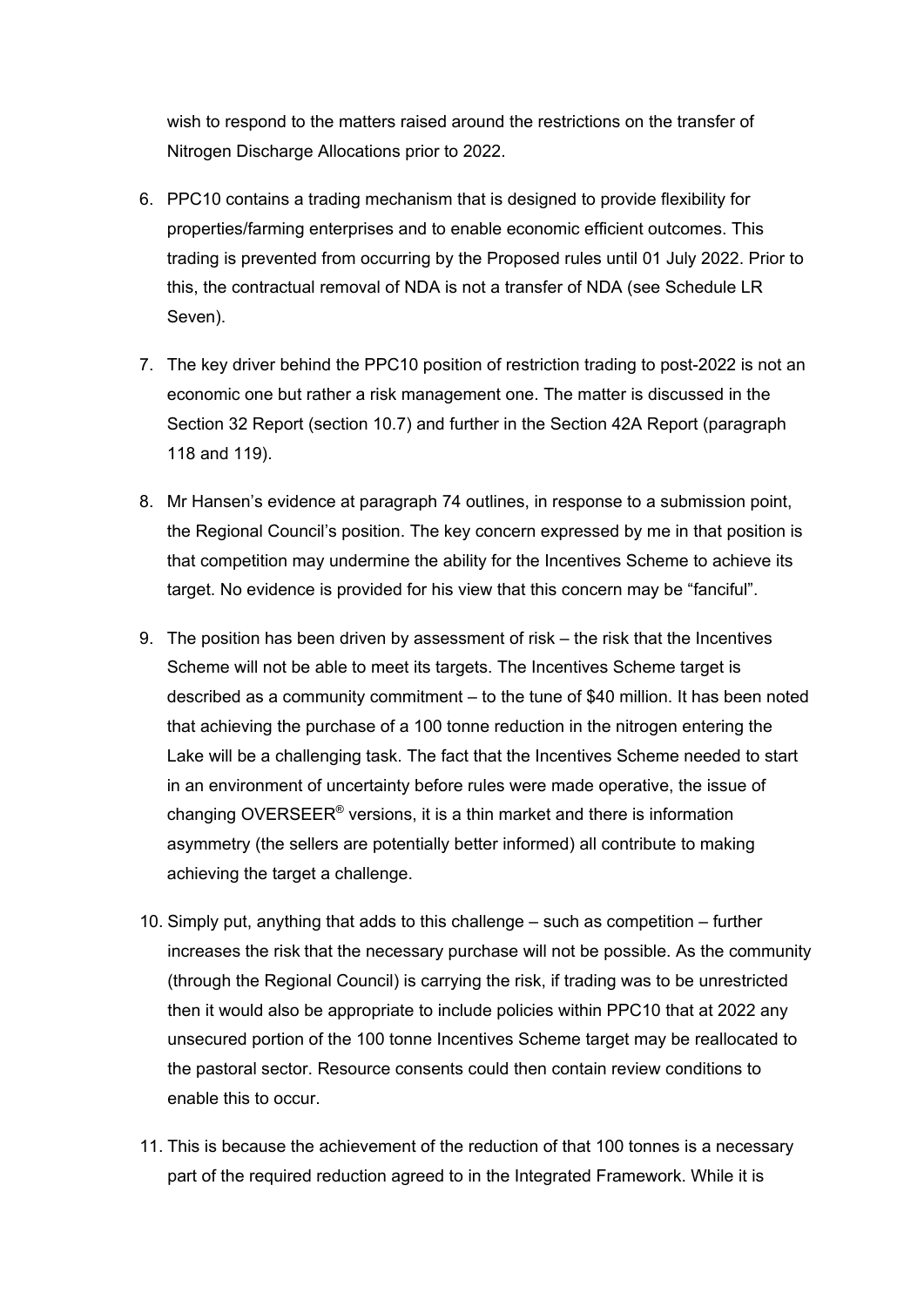called an "Incentives Scheme" it could equally be termed a "rules substitution scheme". If the risk profile changes then there is no guarantee that the two core funders (the Crown and the Regional Council) would maintain support.

- 12. Mr Osborne in paragraph 59 of his evidence raises the issue of the short term impact on the economy through restrictions on land use change. As explained above, evaluating the economic impact has not been the focus of this element of the Integrated Framework. If there was a limitation on urban development it would come from a subdivision of rural land not having enough nitrogen loss to offset its increased discharges (sewage from houselots).
- 13. Recent work on a proposed accounting mechanism for increase urban discharges shows that creating residential low density zoned land would require 25.7 kg nitrogen per hectare (noting that this is a generalised assessment and that all subdivisions are different). Under PPC10 the average for drystock land is 25.6 kg nitrogen per hectare. Any dairy blocks included in the land being subdivided or higher drystock nitrogen discharge allocations would increase the capacity for subdivision as would any balance lot being retained as pastoral (as these can operated at lower intensities to balance any shortfall).
- 14. It is therefore not considered that there is any significant limitation on urban growth through the five-year period to 2022 and no economic analysis is required on this point.

## **Assumptions underpinning Proposed Plan Change 10**

- 15. I have reviewed the expert evidence of Lindsay Moore on behalf of himself and Alison Moore. This evidence describes a compelling story about Lake Rotorua's issues through time and that the community has been grappling with them over a large number of years.
- 16. I wish to respond to the conclusion reached by Mr Moore on page 10 and 11 of his evidence where he states that the Regional Council has made unreasonable and perverse assumptions in adopting PPC10.
- 17. Assumptions 1 to 3 have been responded to in more detail by Andrew Bruere however all three are positions established on a scientific basis.
- 18. It is perhaps unfair to label point 4 as an assumption as it can more accurately be described as a position developed through the Lake Rotorua Catchment Stakeholder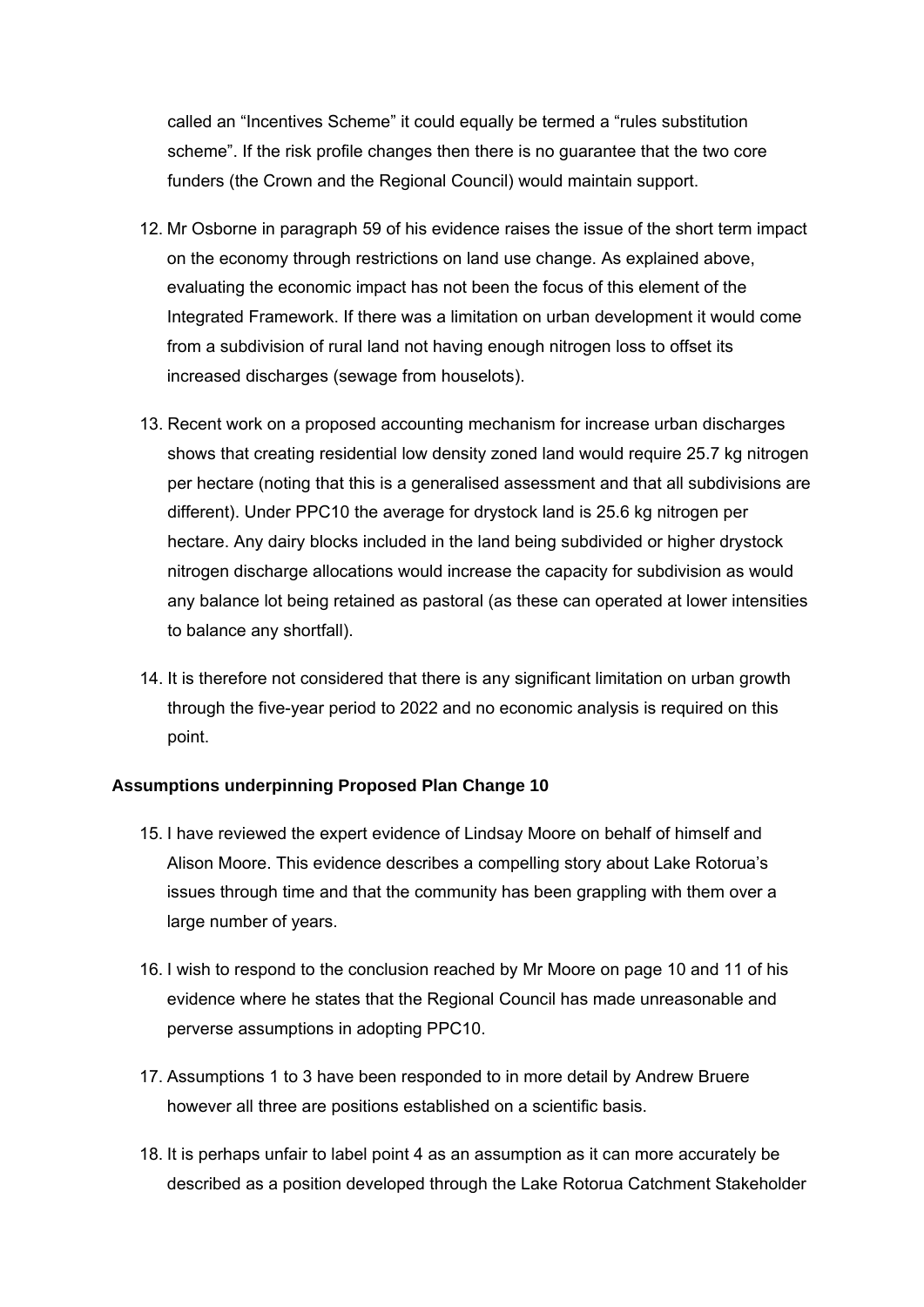Advisory Group (StAG) collaborative process. This process has been described at length in the Section 32 Report and Section 42A Report.

- 19. The last point he makes is a comment that has been heard a number of times through the process of developing PPC10. It is important to note however that the Regional Council has not at any time worked from an assumption that dairy farming as a sector is entitled to special treatment. The process has always been underpinned by the phrase "everyone needs to be part of the solution". The allocation process as discussed in my evidence in chief at paragraph 94 combines a number of elements including grandparenting. Grandparenting does favour existing uses however in the case of PPC10 the following factors also need to be considered:
	- a. The Integrated Framework includes a larger sector % reduction for dairy than for drystock – 35.3% as opposed to 17.2%. Dairy farming is therefore contributing a greater degree of nitrogen reduction.
	- b. Consequently, the dairy sector is also contributing a significantly largely proportion of the total reduction in tonnes required under the rules (see Table LR 2).
	- c. The allocation methodology (see Schedule LR One) requires more substantial reductions from high nitrogen loss farming operations. For dairy the start point for all dairy blocks is reduced by 31.3%. The higher loss blocks are then reduced further to the top of the range. So within the Dairy Sector the individual operations with higher losses contribute proportionally more of the reduction.
- 20. The dairy sector was represented on StAG as were the drystock sector, small blocks, and deer. There were more drystock affiliated members than dairy.
- 21. The allocation used the RPS principles that included the consideration of existing land use and existing on-farm investment.
- 22. While I appreciate why this sentiment is being expressed it is therefore not correct to say that through the process that the dairy sector was seen as being entitled to special treatment or that it received special treatment.

## **Natural Capital as the basis for allocation**

23. I have reviewed the expert evidence of Philip Osborne and James Fuller on behalf of Rotorua Lakes Council and I wish to respond to the suggestion that natural capital offers a better alternative option to a grandparenting allocation method. I would point out here that the PPC10 allocation approach is a sector range approach, which has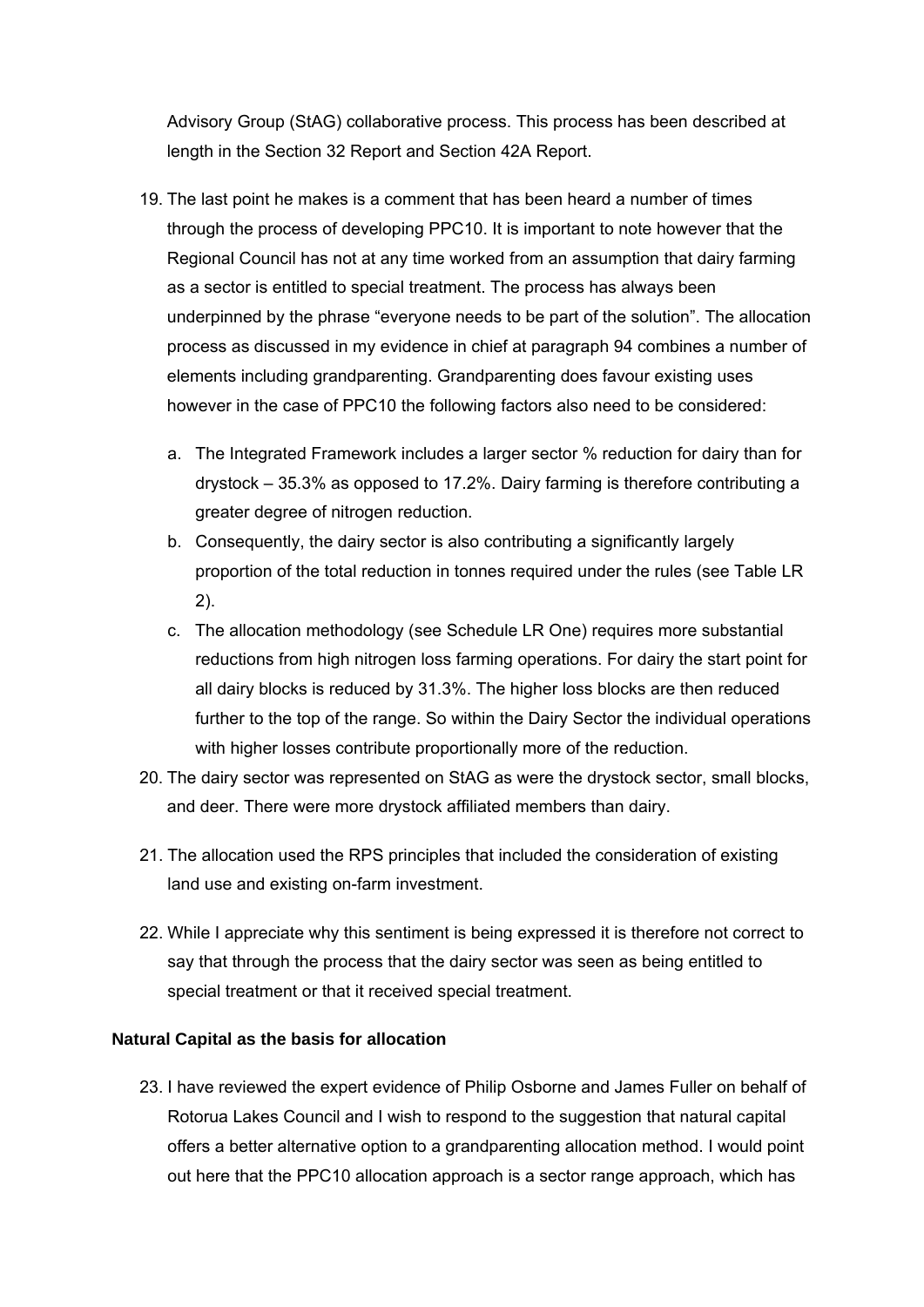an element of historical allocation, but doesn't reward nitrogen losses in excess of sector norms.

24. Mr Osborne and Mr Fullers concerns are centred around fairness and equity, and around economic efficiency of land use. No evidence has been provided that a natural capital approach would be a better option for allocation.

## **Fairness and Equity**

- 25. Fairness and equity are also raised in the evidence provided on natural capital (such as in Mr Osborne's evidence at paragraph 32 and 44. The view of fairness and equity is simply a product of the standpoint someone is looking at an issue from. For example, is it fairer and more equitable that someone loses existing capital value or that someone loses the option of further developing their land? Is it fair and equitable that someone receives a nitrogen allocation that they do not require to continue their business operations, while someone who does need it doesn't receive it? Obviously these examples are cases in point for PPC10.
- 26. For PCC10 fairness and equity have been debated through the StAG process and have been guided by the RPS and StAG principles for allocation amongst land use activities. The RPS principles (that can be taken as the community mandated standpoint) that specifically support the sector range allocation are:
	- a. Extent of the immediate impact
	- b. Existing Land use
	- c. Existing on farm capital investment
	- d. Ease of transfer of the allocation
- 27. The remaining RPS principles are either neutral (in that they apply to both such as *Equity/fairness, including intergenerational equity*) or are not as specifically supportive either way of natural capital or the PCC10 allocation approach. For example, the Crown obligation referred to is taken to mean that any land returned under Treaty Settlement provisions is returned at fair value including any regulatory impositions (such as Rule 11 limitations on increased nitrogen loss).
- 28. All of the StAG principles (paragraph 32 of Mr Osborne's evidence) support the PPC10 allocation approach.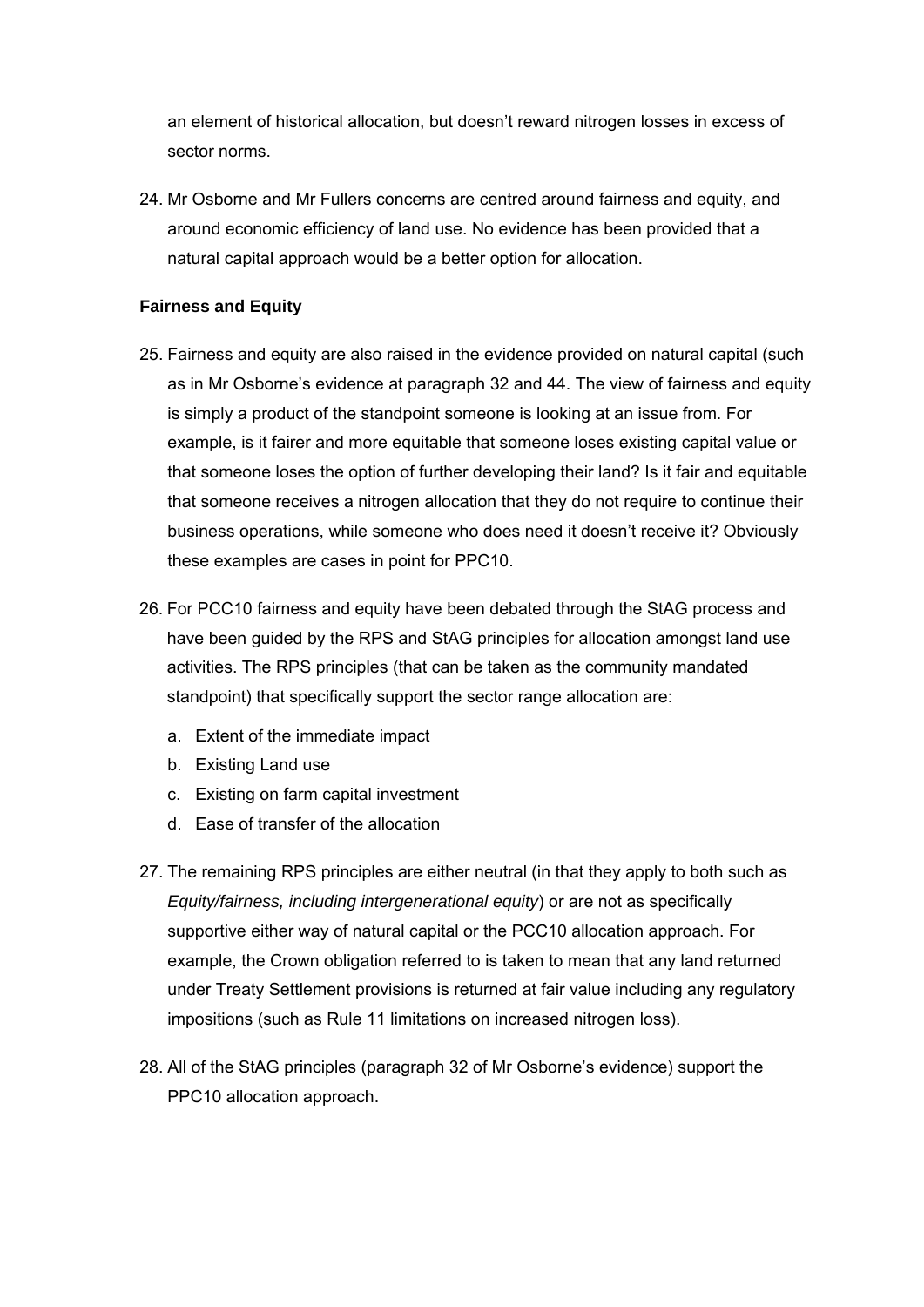- 29. Based on the standpoint provided by the community-based principles it is my opinion that the PPC10 allocation approach is fair and equitable and is preferable to a natural capital approach.
- 30. A critical point when considering fairness and equity is that Lake Rotorua is a significantly nutrient constrained catchment and the degree of reductions required restricts the scope of options to address any perceived unfairness or inequity. The PPC10 allocation approach imposes not insignificant costs on existing farming operations and this should be recognised before any reallocation is considered. For example, Gemma Moleta's evidence shows that to create equality of development for forestry land with the drystock sector a substantial reallocation of nitrogen loss is required with a corresponding economic impact (Moleta evidence, paragraph 42). Ms Moleta's evidence also discusses the same issue for underutilised Māori land.

## **Economic inefficiency**

- 31. Mr Osborne raises the issue of grandparenting locking in inefficient land uses. As in paragraph 23, I point out that PPC10 proposes a sector range allocation, not grandparenting.
- 32. An important issue is that in a nutrient constrained catchment the economic efficiency arguments hold less validity. The Lake Rotorua groundwater catchment will ultimately have significantly less nitrogen than the optimal allocation based on land type. A natural capital allocation would result in properties having less allocation than needed to achieve their natural capital potential. Conversely some land could have the optimal allocation, but other land would have to operate below its natural capital potential.
- 33. The policy setting for this situation becomes complex. Trading would be needed to ensure that the "most productive" land (which has sub-optimal allocation) could purchase NDA and be farmed to that optimal level. The complexity here is that the existing uses would have the greatest incentives to purchase the allocation, and many of the barriers that have inhibited development of higher quality, undeveloped land will still exist, such as access to capital, ability to service debt, and lifestyle choices.
- 34. The Parsons et al. report demonstrates that trading can remove distortions associated with the initial allocation in all scenarios – with corresponding impacts seen in revenue streams. Under efficient trading, natural capital and sector range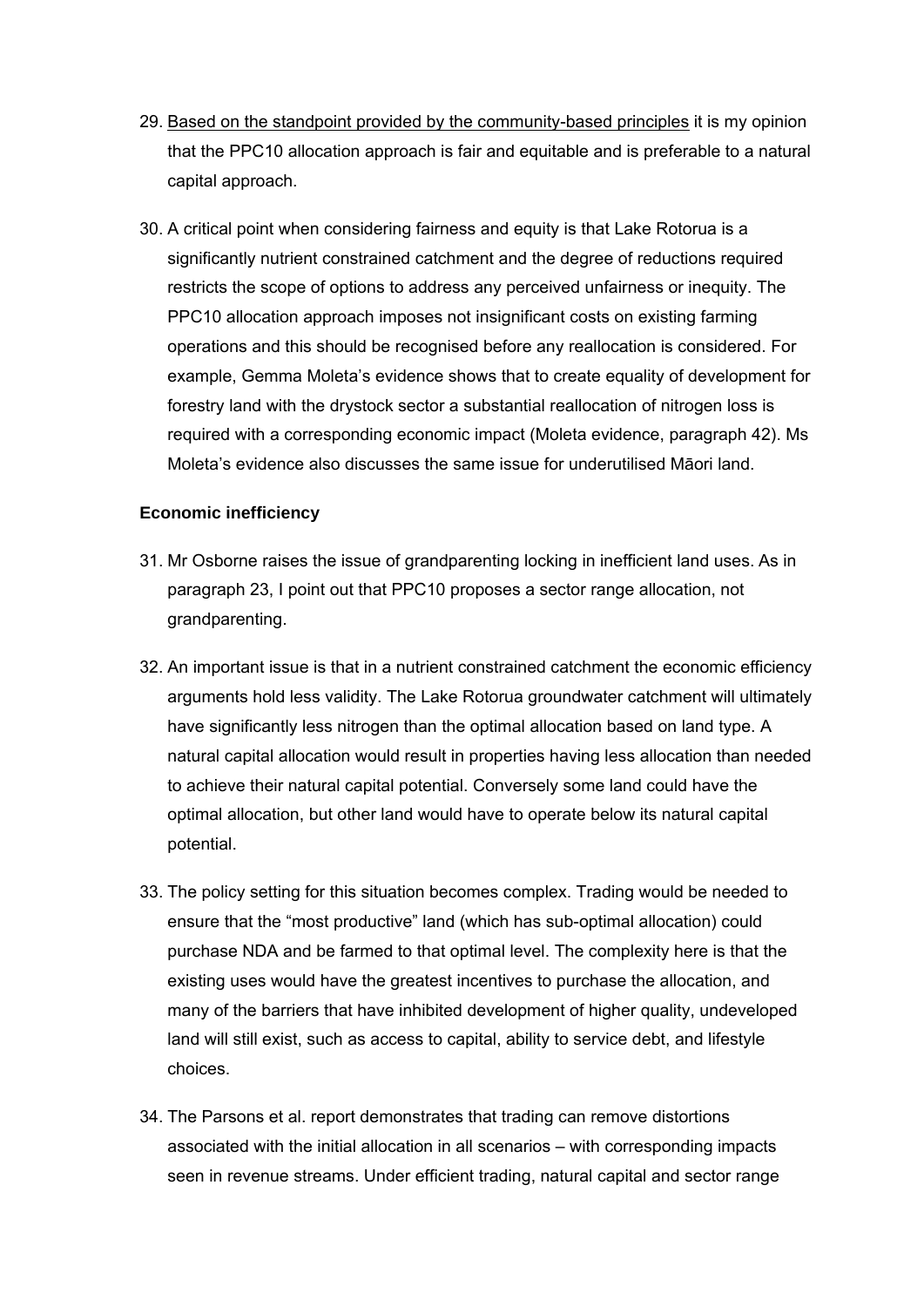allocation achieve the same land use and economic outcome at the catchment level. The difference is therefore is a redistribution of wealth.

- 35. Different costs would be faced by different individuals under a natural capital approach. Ideally forestry on high natural capital land would fund conversion to dairy (e.g. dairy shed, fencing, effluent pond), whilst a dairy operation on the same class of land would simply continue business-as-usual. Conversely, a dairy farm on lower class land would have a big incentive to purchase nitrogen, having already made the investment in a dairy farm. A trading system would need to rigorously defend the principle of not farming above natural capital potential even though at a catchment level this would be irrelevant.
- 36. If, as Mr Osborne describes, natural capital provides for long term efficiency of land use (para 47), then trading would not be a logical addition as it would be nonsensical to allow nitrogen to be traded away from the optimum natural capital uses.
- 37. A strong efficiency argument can be mounted that the allocation should go to where the market price signal indicates – to incumbent businesses. Under PPC10 the catchment target will be met, and the cost of the nitrogen loss will be priced. Trading will lower the overall cost of reducing nitrogen in the catchment.

#### **Range of other economic considerations**

- 38. The analysis of natural capital that supports the PPC10 position shows that an allocation approach based on natural capital would be the most economically disruptive. The ME 2015 Report analysis shows that the impact on the local economy is significantly more for natural capital than the PPC10 approach when trading friction is assumed (see section 4.1 of the ME 2015 Report). However there are other aspects to be considered when looking at economic impacts.
- 39. The catchment analysis (Parsons et al.) is undertaken on an income/profit basis and this does ignore some aspects that on a financial basis or a distributional basis are important to consider. Chief among these is the impact of stranded assets. As the Parsons et al. modelling suggests the number of dairy cows drops significantly (by around 40%). The sale of assets such as herds and Fonterra shares is annualised in income streams when (for example) dairy farmers shift to other land uses, but the sunk costs relating to stranded assets such as milking sheds, races, fencing and effluent management systems are not accounted for.